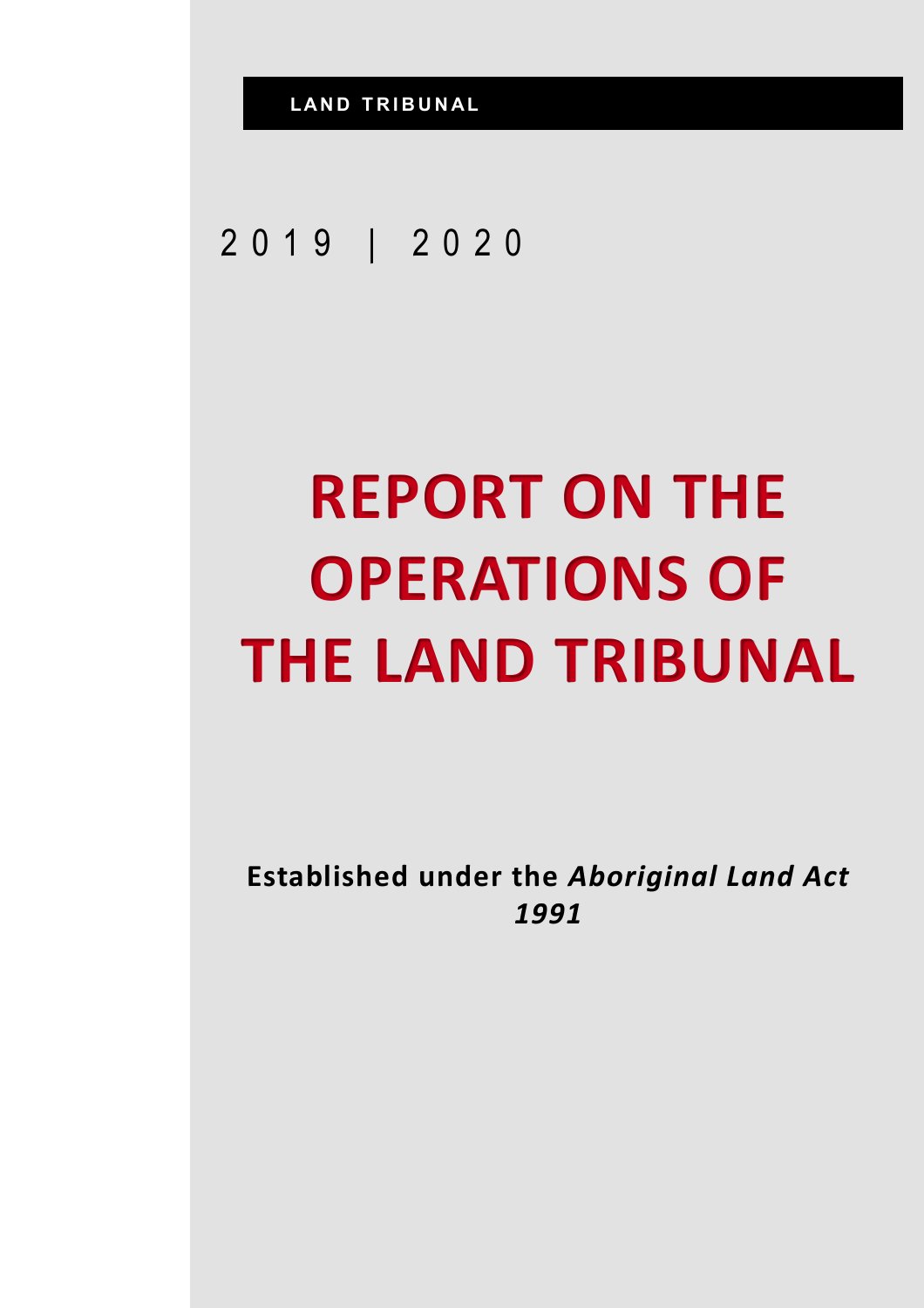

30 October 2020

**Brisbane Magistrates Court** 363 George Street Brisbane GPO Box 5266 Brisbane Queensland 4001 Australia P+61737387441 E EA.Landcourtpresident@courts.qld.gov.au

The Honourable Yvette D'Ath Attorney-General & Minister for Justice Leader of the House **GPO Box 149** Brisbane QLD 4001

Dear Attorney

## Re: Land Tribunal Annual Report 2019-2020

As required by s 245(1) of the Aboriginal Land Act 1991, I present my report on the operations of the Land Tribunal.

Yours sincerely

Acting Chairperson FY Kingham